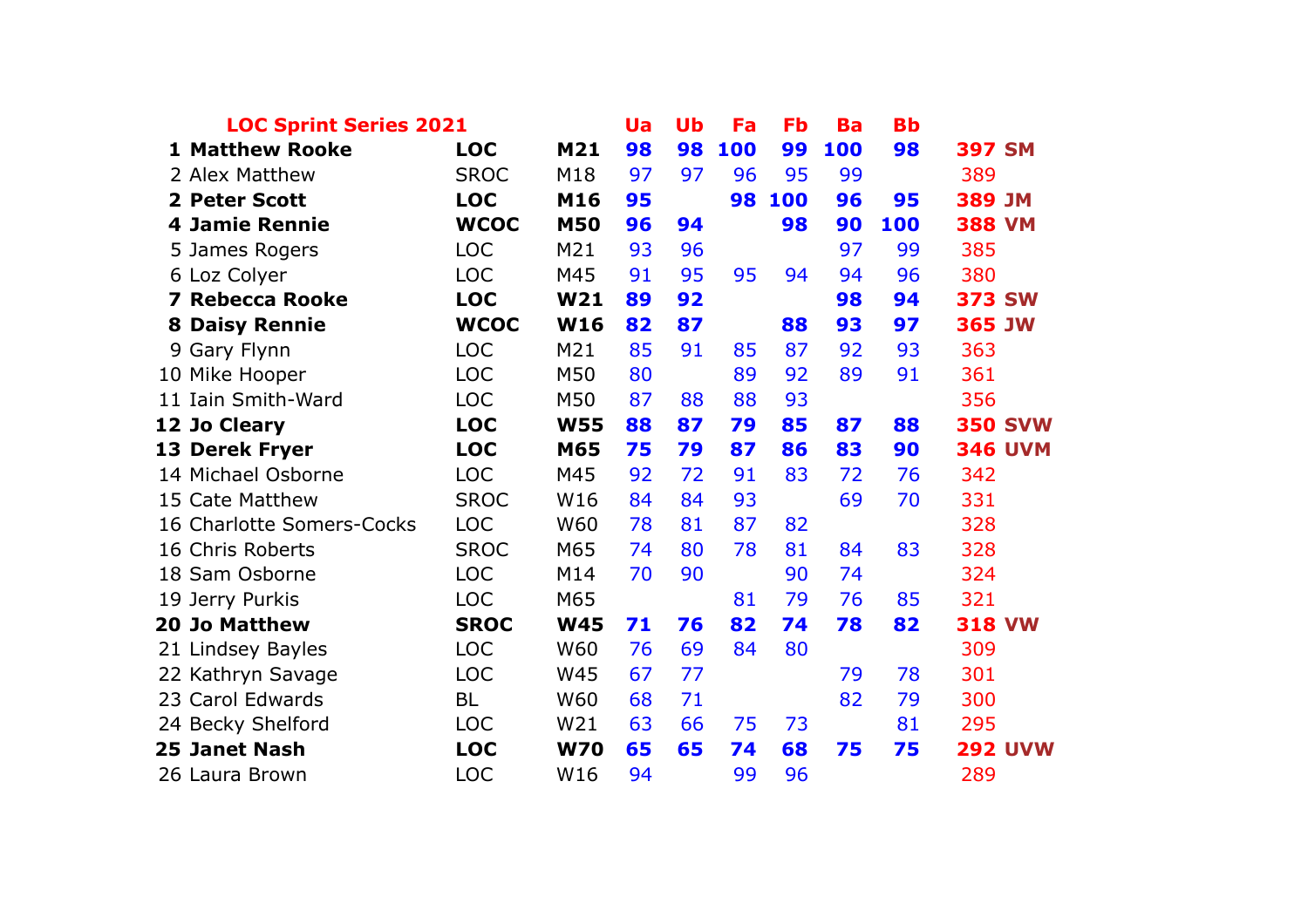| 27 Eleanor Osborne      | <b>IND</b>  | W45        | 60  | 61  | 65 | 67 | 77 | 74 | 283            |
|-------------------------|-------------|------------|-----|-----|----|----|----|----|----------------|
| 28 Sophie Roberts       | <b>SROC</b> | W21        | 64  | 68  | 76 | 71 |    |    | 279            |
| 29 Alison Hooper        | <b>LOC</b>  | W45        | 56  | 58  | 69 | 61 | 70 |    | 258            |
| 30 Christine Robinson   | <b>LOC</b>  | W65        | 54  | 62  | 71 | 66 |    |    | 253            |
| 31 Ellen Douglas        | <b>LOC</b>  | W14        | 59  | 64  | 62 | 60 |    |    | 245            |
| 31 Jamie Osborne        | <b>LOC</b>  | M12        | 55  | 59  | 66 | 65 |    |    | 245            |
| 33 Rebekah Beadle       | <b>LOC</b>  | W55        | 79  |     | 92 | 72 |    |    | 243            |
| 34 Andy Robinson        | <b>LOC</b>  | M65        |     | 73  | 83 | 78 |    |    | 234            |
| 35 Evelyn Morgan        | <b>LOC</b>  | W70        | 49  | 54  | 59 | 59 |    |    | 221            |
| <b>36 Richard Tiley</b> | <b>LOC</b>  | <b>M60</b> | 62  |     | 80 | 76 |    |    | <b>218 SVM</b> |
| 37 Alexander Chepelin   | <b>INT</b>  | M21        | 100 | 100 |    |    |    |    | 200            |
| 38 Hector Haines        | <b>AROS</b> | M21        | 99  | 99  |    |    |    |    | 198            |
| 39 Charlie Rennie       | <b>WCOC</b> | M18        |     |     | 97 | 97 |    |    | 194            |
| 40 John Pullin          | <b>LOC</b>  | M70        | 58  | 67  | 67 |    |    |    | 192            |
| 41 Karen Parker         | <b>BL</b>   | W55        |     |     | 94 | 91 |    |    | 185            |
| 42 George Rennie        | <b>WCOC</b> | M14        | 50  |     |    | 63 |    | 71 | 184            |
| 43 Matthew Horne        | <b>LOC</b>  | M20        | 90  | 93  |    |    |    |    | 183            |
| 44 David Corp           | <b>LOC</b>  | M70        | 52  |     | 61 | 69 |    |    | 182            |
| 45 Anne Edwards         | <b>LOC</b>  | W21        |     |     |    |    | 95 | 86 | 181            |
| 46 Liz Heaton           | <b>LOC</b>  | W40        |     |     |    |    | 91 | 87 | 178            |
| 46 Clare Lonergan       | <b>SLOW</b> | W40        |     |     |    |    | 86 | 92 | 178            |
| 48 Karna Thorsson       | <b>IND</b>  | W35        | 86  | 89  |    |    |    |    | 175            |
| 49 Dan Parker           | <b>BL</b>   | M55        |     |     | 90 | 84 |    |    | 174            |
| 50 Kieran Macdonell     | <b>SLOW</b> | M45        |     |     |    |    | 88 | 84 | 172            |
| 51 Florence Haines      | <b>AROS</b> | W21        | 83  | 82  |    |    |    |    | 165            |
| 52 Chloe Haines         | <b>AROS</b> | W21        | 81  | 83  |    |    |    |    | 164            |
| 53 Peter Haines         | <b>AIRE</b> | M65        | 77  | 85  |    |    |    |    | 162            |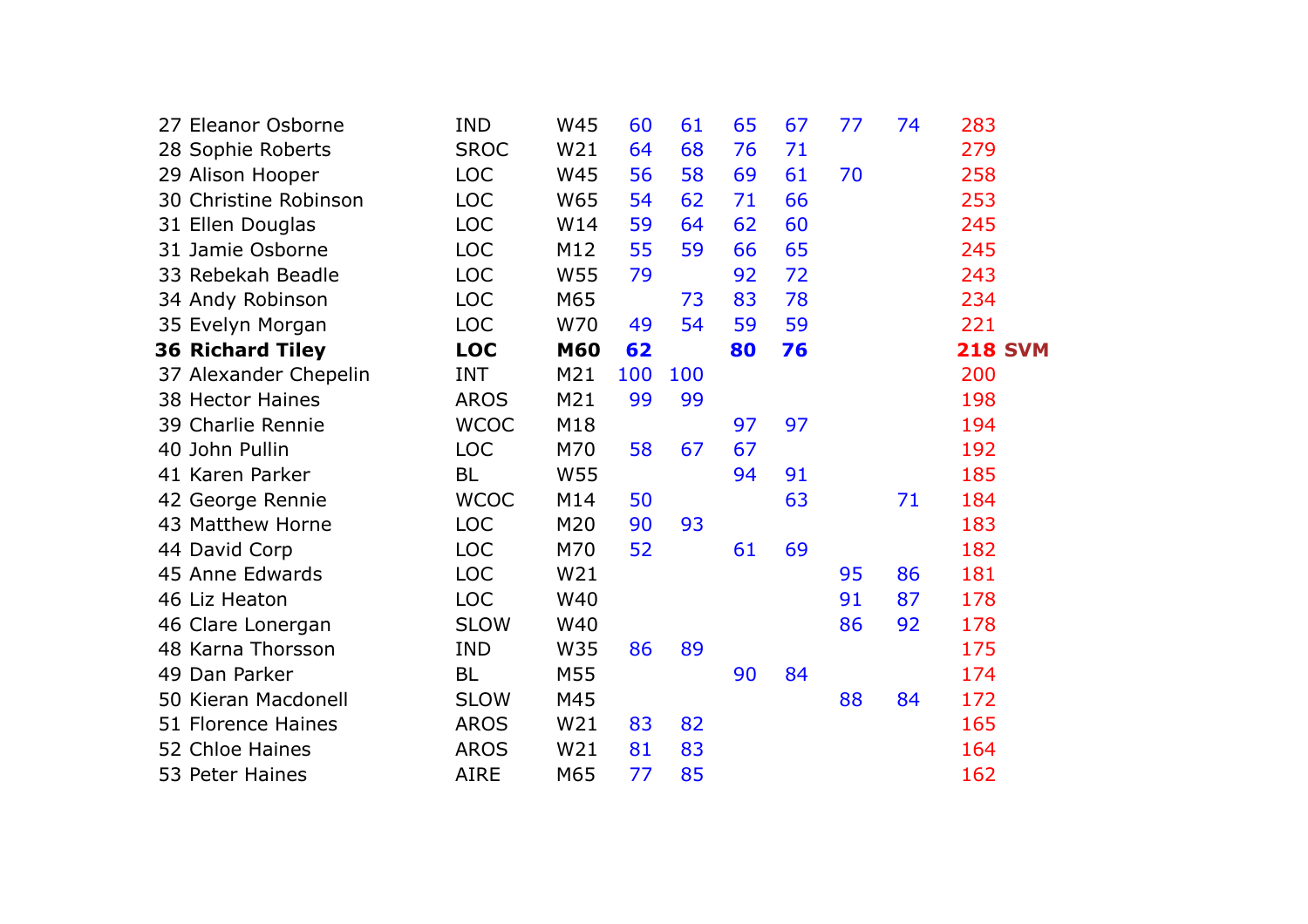| 53 Tim Boden            | <b>LOC</b>  | M55 |    |    |    |    | 85 | 77 | 162 |
|-------------------------|-------------|-----|----|----|----|----|----|----|-----|
| 55 Cliff Etherden       | <b>LOC</b>  | M70 |    |    |    |    | 80 | 81 | 161 |
| 56 Simon Filmore        | <b>LOC</b>  | M65 | 73 | 78 |    |    |    |    | 151 |
| 57 Michael Pearson      | <b>WCOC</b> | M75 |    |    | 73 | 77 |    |    | 150 |
| 58 Alex Earley          | <b>LOC</b>  | W21 | 72 | 75 |    |    |    |    | 147 |
| 58 Nicola Hart          | <b>DVO</b>  | W55 |    |    | 72 | 75 |    |    | 147 |
| 58 Lisa Whetter         | <b>IND</b>  | W45 |    |    | 77 | 70 |    |    | 147 |
| 61 Lauren Munro-Bennett | <b>IND</b>  | W21 |    |    |    |    | 68 | 73 | 141 |
| 62 Sarah Haines         | <b>AIRE</b> | W60 | 66 | 74 |    |    |    |    | 140 |
| 62 Rosanne Broyd        | <b>IND</b>  | W21 |    |    |    |    | 67 | 73 | 140 |
| 64 Dave Walton          | <b>LOC</b>  | M70 |    |    |    |    | 66 | 69 | 135 |
| 65 Miriam Rosen         | <b>SROC</b> | W70 |    |    | 70 | 62 |    |    | 132 |
| 66 Lucy Haines          | <b>EUOC</b> | W21 | 61 | 70 |    |    |    |    | 131 |
| 67 Jane Disley          | <b>IND</b>  | W50 |    |    | 63 | 64 |    |    | 127 |
| <b>68 Carol McNeill</b> | <b>LOC</b>  | W75 |    | 55 | 64 |    |    |    | 119 |
| 69 David Rosen          | <b>SROC</b> | M65 |    |    | 60 | 57 |    |    | 117 |
| 70 Rowan Purkis         | <b>LOC</b>  | W65 |    |    | 58 | 58 |    |    | 116 |
| 71 David Lloyd          | <b>LOC</b>  | M70 | 51 | 57 |    |    |    |    | 108 |
| 72 Judith Filmore       | <b>LOC</b>  | W60 | 53 | 53 |    |    |    |    | 106 |
| 73 Steve Brockbank      | <b>LOC</b>  | M70 | 48 | 56 |    |    |    |    | 104 |
| 74 Simon Brister        | <b>DVO</b>  | M70 |    |    |    | 89 |    |    | 89  |
| 74 Graham Capper        | <b>LOC</b>  | M60 |    |    |    |    |    | 89 | 89  |
| 76 Toby Wheatcroft      | <b>IND</b>  | M16 |    |    |    |    | 81 |    | 81  |
| 77 Toby Johnson         | <b>LOC</b>  | M45 |    |    |    |    | 73 |    | 73  |
| 78 Isobel Williamson    | <b>LOC</b>  | W70 |    |    |    |    | 71 |    | 71  |
| 79 Thomas Gannon        | <b>LOC</b>  | M12 | 69 |    |    |    |    |    | 69  |
| 80 Luke Knowles         | <b>IND</b>  | M21 |    |    | 68 |    |    |    | 68  |